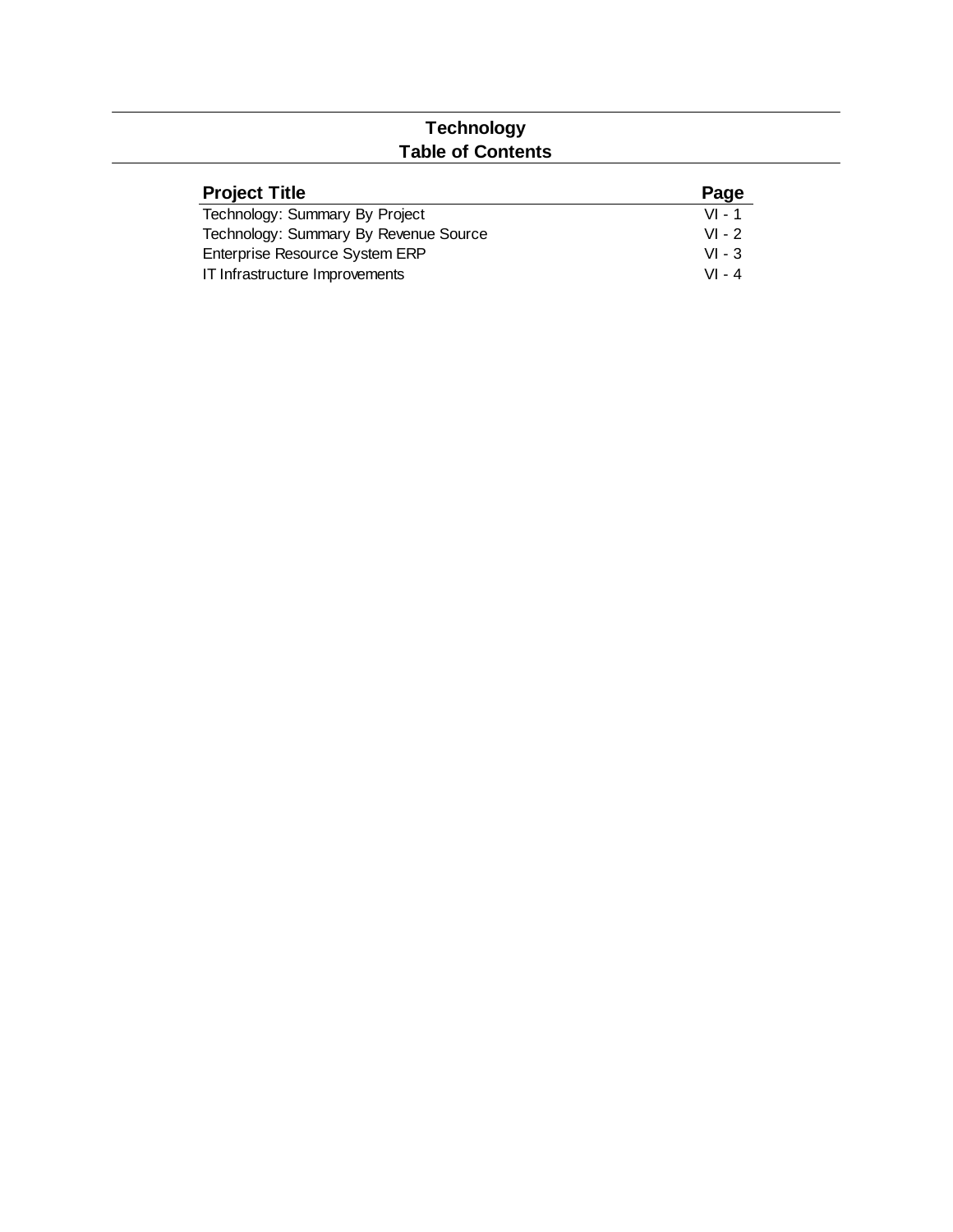# **Program Category: Technology**

| <b>SUMMARY BY PROJECT</b>                   |                   |            |            |            |            |            |            |                        |               |  |
|---------------------------------------------|-------------------|------------|------------|------------|------------|------------|------------|------------------------|---------------|--|
| Category                                    | <b>Prior Year</b> | FY 2014-15 | FY 2015-16 | FY 2016-17 | FY 2017-18 | FY 2018-19 | FY 2019-20 | <b>Future</b><br>Years | Total Request |  |
| Enterprise<br>Resource<br><b>System ERP</b> | 5,790,000         | 0          | 0          | 0          | 0          | 0          | 0          | 0                      | 5,790,000     |  |
| IT<br>Infrastructure<br>Improvements        | 1,711,556         | 0          | 0          | 0          | 0          | 0          | 0          | 0                      | 1,711,556     |  |
|                                             | \$7,501,556       | \$0        | \$0        | \$0        | \$0        | \$0        | \$0        | \$0                    | \$7,501,556   |  |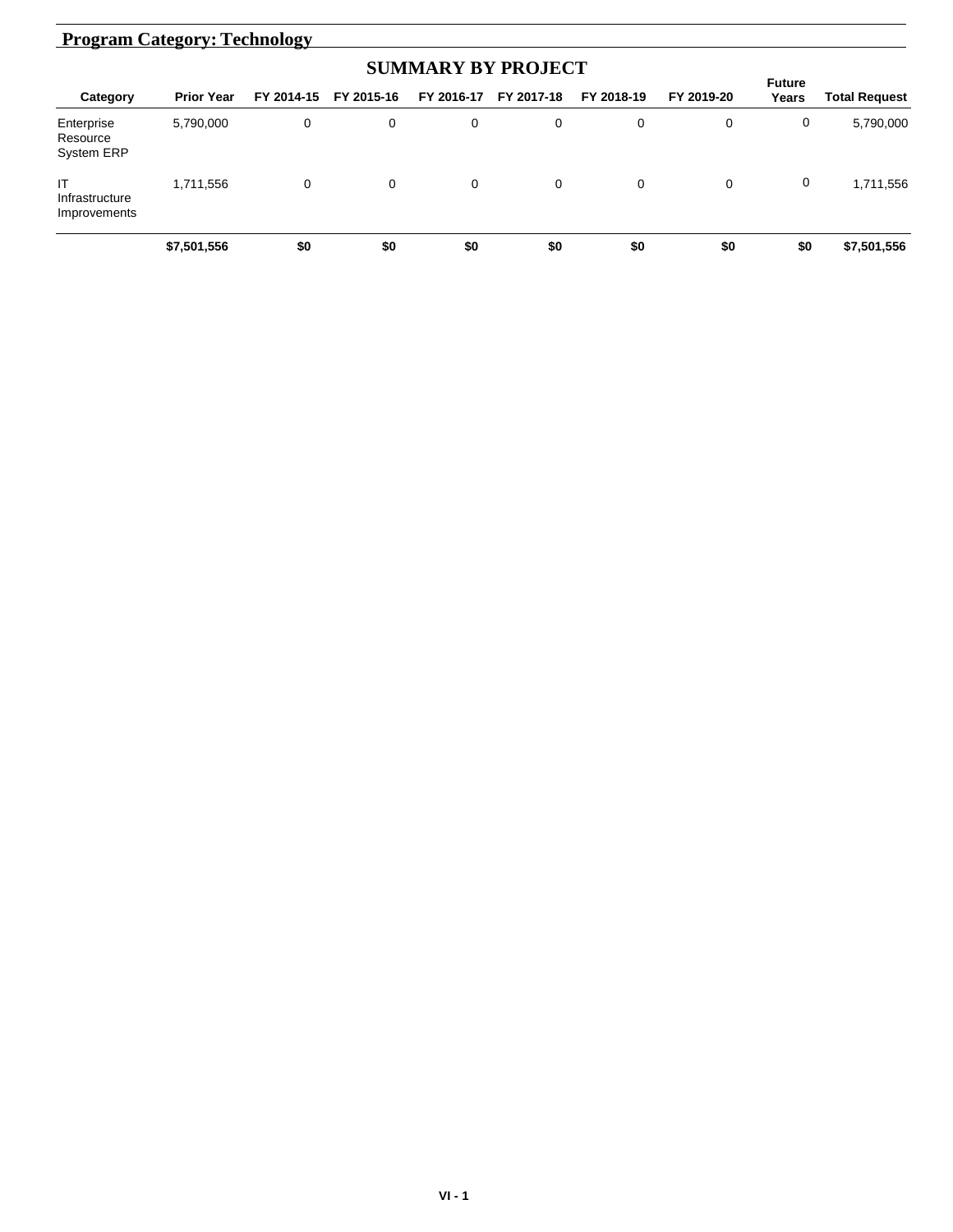#### **SUMMARY BY REVENUE SOURCE**

| Category                 | <b>Prior Year</b> | FY 2014-15 | FY 2015-16 | FY 2016-17 | FY 2017-18 | FY 2018-19 | FY 2019-20 | <b>Future</b><br>Years | <b>Total Funds</b> |
|--------------------------|-------------------|------------|------------|------------|------------|------------|------------|------------------------|--------------------|
| Unidentified             |                   |            |            |            |            |            |            |                        |                    |
| <b>Rev Unauthorized</b>  |                   |            |            |            |            |            |            |                        | 0                  |
| <b>Rev Authorized</b>    |                   |            |            |            |            |            |            |                        | 0                  |
| Pay-As-You-Go            |                   |            |            |            |            |            |            |                        |                    |
| Other                    | 1,711,556         |            |            |            |            |            |            | 0                      | 1,711,556          |
| Intergovernmental        |                   |            |            |            |            |            |            |                        | 0                  |
| <b>Installment Sales</b> |                   |            |            |            |            |            |            |                        | 0                  |
| Impact Fees              |                   |            |            |            |            |            |            |                        | $\Omega$           |
| <b>GOB Unauthorized</b>  |                   |            |            |            |            |            |            |                        |                    |
| <b>GOB Authorized</b>    | 5,790,000         |            |            |            |            |            |            | 0                      | 5,790,000          |
|                          | \$7,501,556       | \$0        | \$0        | \$0        | \$0        | \$0        | \$0        | \$0                    | \$7,501,556        |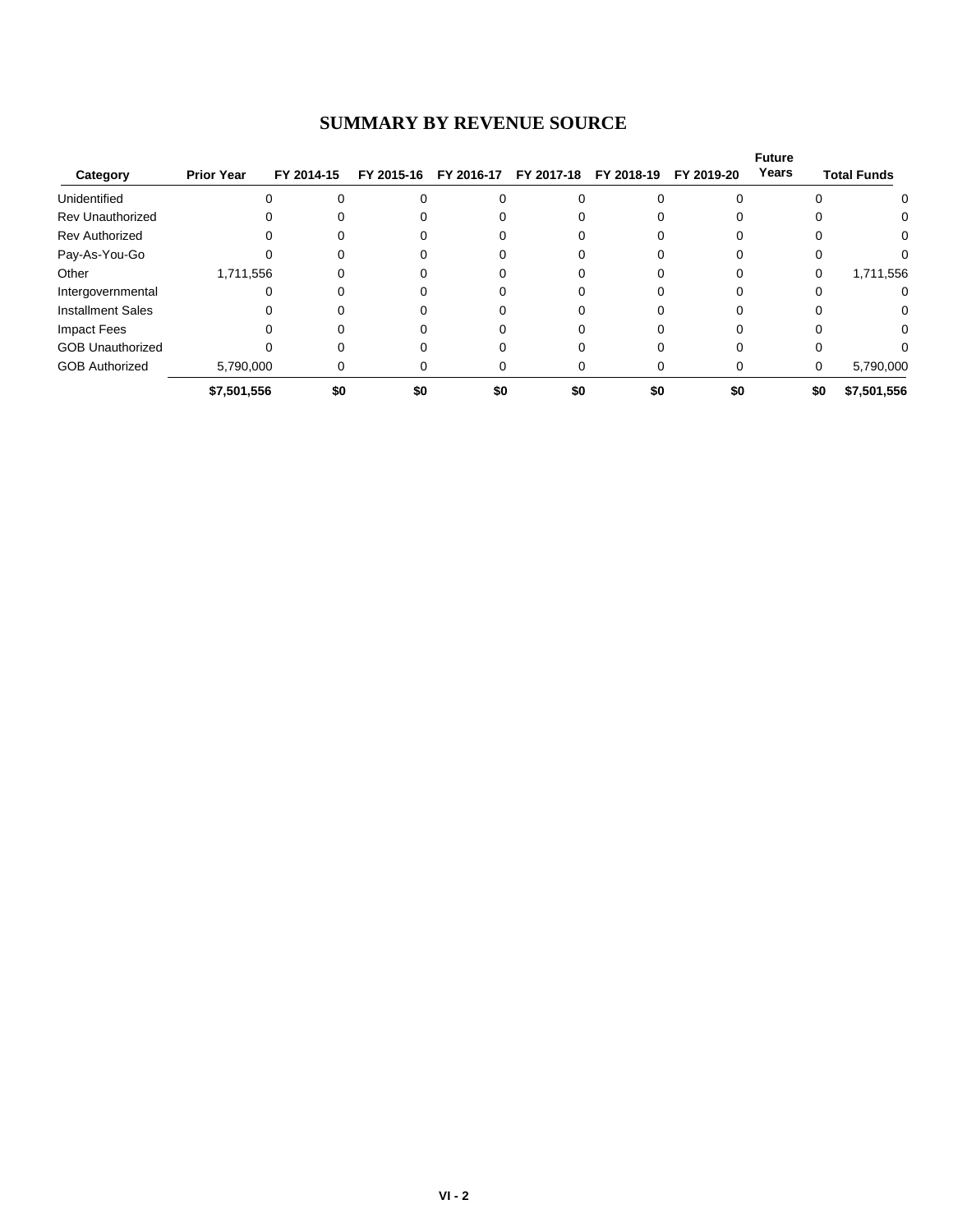#### **CITY OF DURHAM CAPITAL IMPROVEMENTS PROGRAM**

| Service Area                   |                           |                                                                                                                                                                                                                              | Department                  |                                    |                         | Division/Program: |         |                        | District:    |  |
|--------------------------------|---------------------------|------------------------------------------------------------------------------------------------------------------------------------------------------------------------------------------------------------------------------|-----------------------------|------------------------------------|-------------------------|-------------------|---------|------------------------|--------------|--|
| Technology                     |                           |                                                                                                                                                                                                                              | <b>Technology Solutions</b> |                                    |                         | Technology<br>All |         |                        |              |  |
| <b>Project Title</b>           | <b>Pin Number</b>         |                                                                                                                                                                                                                              |                             | <b>Master Plan</b>                 |                         |                   |         |                        |              |  |
| Enterprise Resource System ERP |                           |                                                                                                                                                                                                                              |                             |                                    |                         |                   |         |                        |              |  |
| <b>Project Description</b>     |                           |                                                                                                                                                                                                                              |                             |                                    |                         |                   |         |                        |              |  |
| project.                       |                           | The primary elements of this project are the ERP software and associated<br>implementation costs. Secondary elements include the maintenance,<br>hardware, additional staffing and consultant services needed to support the |                             | <b>Picture</b><br><b>Available</b> |                         |                   |         |                        |              |  |
| <b>PROJECT STATUS -</b>        |                           | June 2014                                                                                                                                                                                                                    |                             |                                    | <b>PROJECTED DATES:</b> |                   |         | <b>TYPE REQUEST</b>    |              |  |
|                                | <b>Total Expenditures</b> | \$5,424,251                                                                                                                                                                                                                  |                             | Beginning                          |                         | 07/04             |         | Continuation           |              |  |
|                                |                           |                                                                                                                                                                                                                              |                             | Completion                         |                         | 12/14             |         |                        |              |  |
|                                |                           |                                                                                                                                                                                                                              |                             |                                    |                         |                   |         |                        |              |  |
| <i><b>Appropriation</b></i>    | <b>Prior Year</b>         | 2014-15                                                                                                                                                                                                                      | 2015-16                     | 2016-17                            | 2017-18                 | 2018-19           | 2019-20 | <b>Future</b><br>Years | <b>TOTAL</b> |  |
| Construction                   | \$5,790,000               | \$0                                                                                                                                                                                                                          | \$0                         | \$0                                | \$0                     | \$0               | \$0     | \$0                    | \$5,790,000  |  |
| <b>Total</b>                   | \$5,790,000               | \$0                                                                                                                                                                                                                          | \$0                         | \$0                                | \$0                     | \$0               | \$0     | \$0                    | \$5,790,000  |  |
| Revenue                        | <b>Prior Year</b>         | 2014-15                                                                                                                                                                                                                      | 2015-16                     | 2016-17                            | 2017-18                 | 2018-19           | 2019-20 | <b>Future</b><br>Years | <b>TOTAL</b> |  |
| Pay-As-You-Go                  | \$0                       | \$0                                                                                                                                                                                                                          | \$0                         | \$0                                | \$0                     | \$0               | \$0     | \$0                    | \$0          |  |
| <b>GOB Authorized</b>          | \$5,790,000               | \$0                                                                                                                                                                                                                          | \$0                         | \$0                                | \$0                     | \$0               | \$0     | \$0                    | \$5,790,000  |  |
| <b>GOB Unauthorize</b>         | \$0                       | \$0                                                                                                                                                                                                                          | \$0                         | \$0                                | \$0                     | \$0               | \$0     | \$0                    | \$0          |  |
| <b>Rev Authorized</b>          | \$0                       | \$0                                                                                                                                                                                                                          | \$0                         | \$0                                | \$0                     | \$0               | \$0     | \$0                    | \$0          |  |
| <b>Rev Unauthorized</b>        | \$0                       | \$0                                                                                                                                                                                                                          | \$0                         | \$0                                | \$0                     | \$0               | \$0     | \$0                    | \$0          |  |
| <b>Installment Sales</b>       | \$0                       | \$0                                                                                                                                                                                                                          | \$0                         | \$0                                | \$0                     | \$0               | \$0     | \$0                    | \$0          |  |
| <b>Impact Fees</b>             | \$0                       | \$0                                                                                                                                                                                                                          | \$0                         | \$0                                | \$0                     | \$0               | \$0     | \$0                    | \$0          |  |
| Intergovernmental              | \$0                       | \$0                                                                                                                                                                                                                          | \$0                         | \$0                                | \$0                     | \$0               | \$0     | \$0                    | \$0          |  |
| Other                          | \$0                       | \$0                                                                                                                                                                                                                          | \$0                         | \$0                                | \$0                     | \$0               | \$0     | \$0                    | \$0          |  |
| Unidentified                   | \$0                       | \$0                                                                                                                                                                                                                          | \$0                         | \$0                                | \$0                     | \$0               | \$0     | \$0                    | \$0          |  |
| <b>Total</b>                   | \$5,790,000               | \$0                                                                                                                                                                                                                          | \$0                         | \$0                                | \$0                     | \$0               | \$0     | \$0                    | \$5,790,000  |  |
| <b>Operating</b>               | <b>Prior Year</b>         | 2014-15                                                                                                                                                                                                                      | 2015-16                     | 2016-17                            | 2017-18                 | 2018-19           | 2019-20 | <b>Future</b><br>Years | <b>TOTAL</b> |  |
| Capital Outlay                 | \$0                       | \$0                                                                                                                                                                                                                          | \$0                         | \$0                                | \$0                     | \$0               | \$0     | \$0                    | \$0          |  |
| Maint/Operations               | \$800,000                 | \$0                                                                                                                                                                                                                          | \$0                         | \$0                                | \$0                     | \$0               | \$0     | \$0                    | \$800,000    |  |
| Personnel                      | \$0                       | \$0                                                                                                                                                                                                                          | \$0                         | \$0                                | \$0                     | \$0               | \$0     | \$0                    | \$0          |  |
| <b>Total</b>                   | \$800,000                 | \$0                                                                                                                                                                                                                          | \$0                         | \$0                                | \$0                     | \$0               | \$0     | \$0                    | \$800,000    |  |